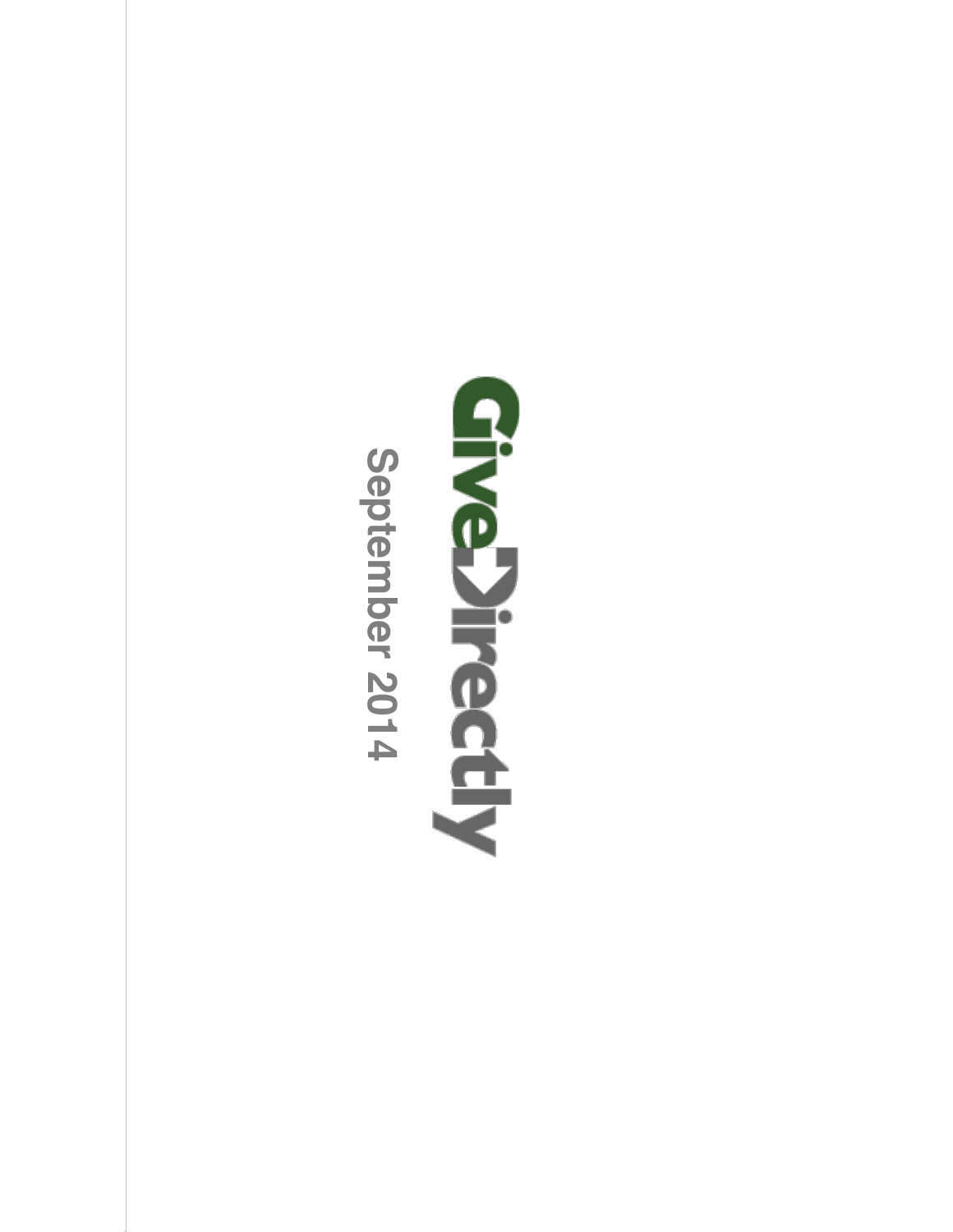- 1. Check-in on GD/GW coordination Check-in on GD/GW coordination
- 2. Uganda fraud case Uganda fraud case
- 3. Gov't relations risk Gov't relations risk
- 4. Governance Governance
- 5. Strategy & priorities Strategy & priorities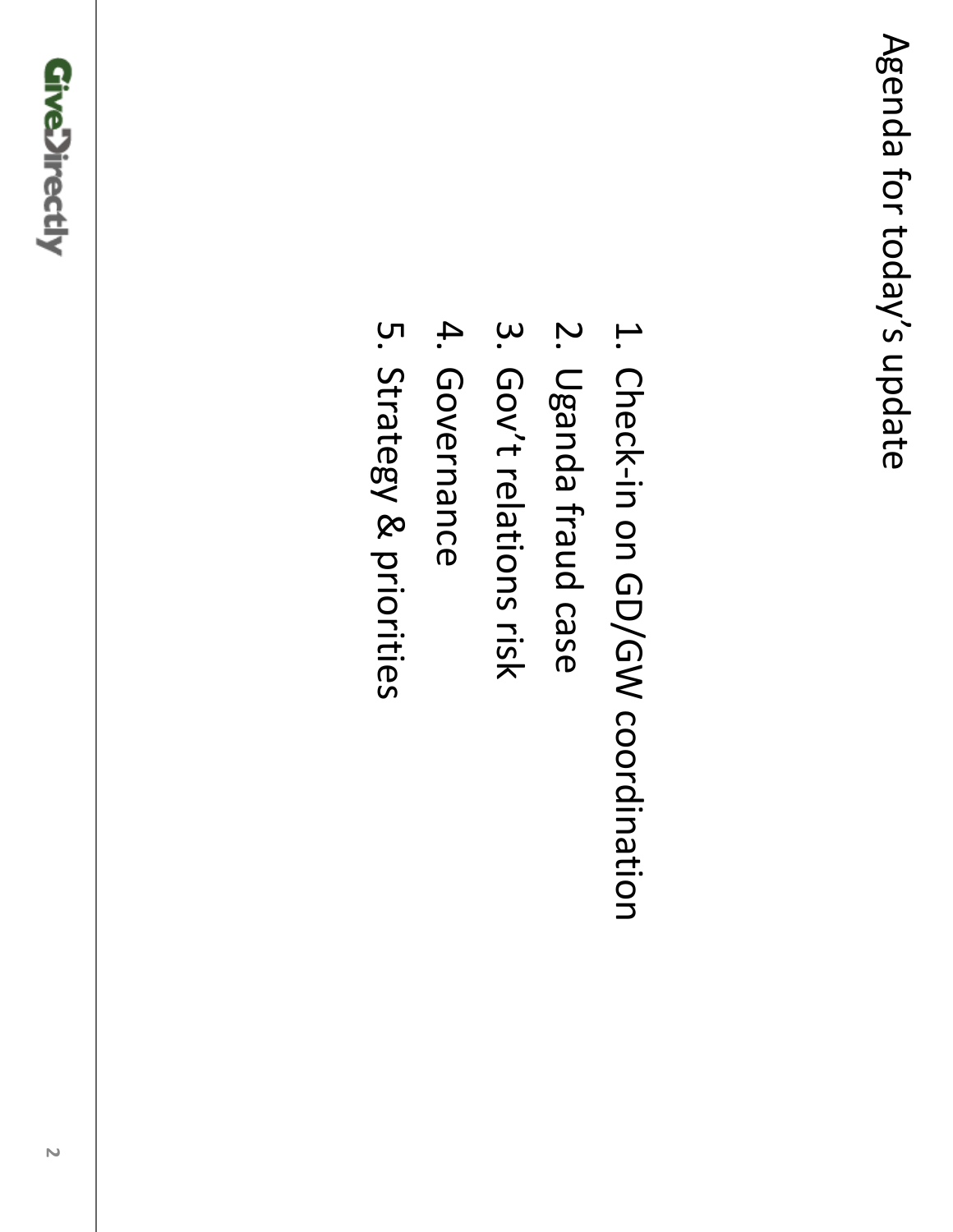|                                        | donation<br><b>Flexible</b>                                                                                                                                                                                                                              | tracking<br>impact<br>QV                                                                                                                                                                                                                                                                                                                                                         |                       |  |  |
|----------------------------------------|----------------------------------------------------------------------------------------------------------------------------------------------------------------------------------------------------------------------------------------------------------|----------------------------------------------------------------------------------------------------------------------------------------------------------------------------------------------------------------------------------------------------------------------------------------------------------------------------------------------------------------------------------|-----------------------|--|--|
|                                        | experimentation<br>money for cash transfer<br>permission to use their<br>Enable donors to give us                                                                                                                                                        | were a result of<br>GiveDirectly donations<br>recommendation<br>GiveWell's<br><b>Nuew many</b><br><b>Provide visibility into</b>                                                                                                                                                                                                                                                 | Request               |  |  |
| Are these changes wor<br>king for you? | website redesi<br>with cash<br>on experimentation as part of overal<br>More context<br>donation as flexiple for experimentation<br>check-writers<br>Drop-down menu online and form<br>Will be provided on our work<br>ື້ນ<br>ncludes option to designate | who give over<br>about GiveWe<br>Web donation<br>report<br>info; include results in above monthly<br>Large donors:<br>referral info; send results to GW monthly<br>Checks: implemented form to capture<br>information in<br>Il role and sharing of contact<br>5K cumulatively and ask<br>reach out 1:1 to all donors<br>s: send GW-referred donation<br>real-trime to GW servers | <b>Current status</b> |  |  |
|                                        | option<br>two months,<br>the flexible<br>have selected<br>2% of donors<br>Over the past                                                                                                                                                                  | 9% of our<br>were referred<br>9% of<br>by GiveWell<br>donations)<br>indicate they<br>(representing<br>retail donors                                                                                                                                                                                                                                                              | <b>Stats</b>          |  |  |

We want to confirm status of coordination with you in two areas

1 We want to confirm status of coordination with you in two areas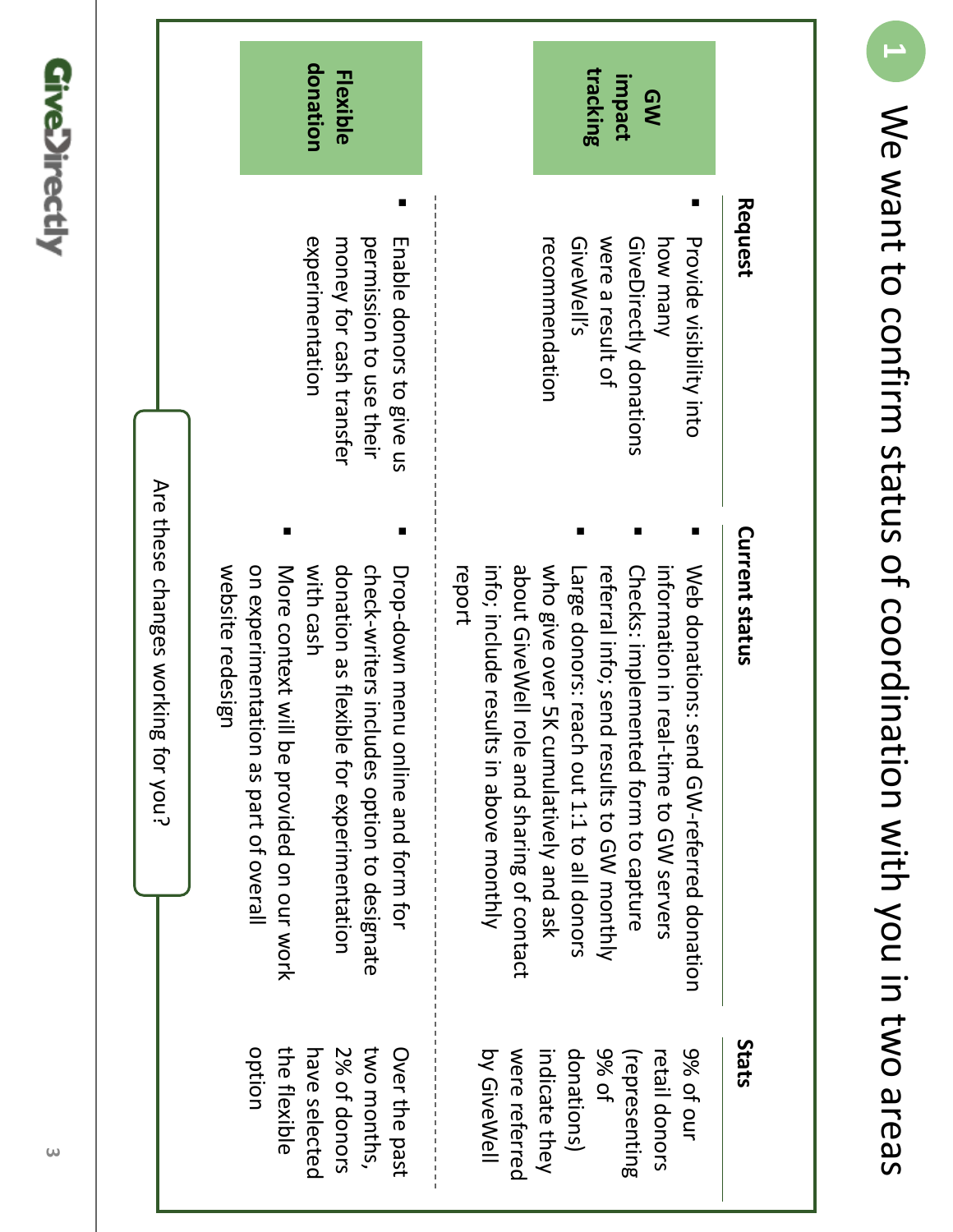|                                                                                                                                                                                                                                                                                                                          | response<br><b>Broader</b>                                                                                                                                                         | Immediate<br>actions                                                                                                                                                                                                                                                                                      | Responsible<br>parties                                                                                                                                                                                             | Damages                                                                                                                                                                                                                    | N                                                              |
|--------------------------------------------------------------------------------------------------------------------------------------------------------------------------------------------------------------------------------------------------------------------------------------------------------------------------|------------------------------------------------------------------------------------------------------------------------------------------------------------------------------------|-----------------------------------------------------------------------------------------------------------------------------------------------------------------------------------------------------------------------------------------------------------------------------------------------------------|--------------------------------------------------------------------------------------------------------------------------------------------------------------------------------------------------------------------|----------------------------------------------------------------------------------------------------------------------------------------------------------------------------------------------------------------------------|----------------------------------------------------------------|
| п                                                                                                                                                                                                                                                                                                                        | п                                                                                                                                                                                  |                                                                                                                                                                                                                                                                                                           |                                                                                                                                                                                                                    | п                                                                                                                                                                                                                          |                                                                |
| We will be writing about this publicly. She kiew this as an opportunity to raise the par for<br>transparency, and push donors to ask more about<br>Increase use of networks that provide alternatives to pay-days.<br>Senior MTN staff present at more pay-days<br>Real-time phone spot checks on pay-days<br>integrity. | We will make a number of specific changes to our<br>FD audits all pay-days<br>Nove rotline to Karnpala<br>Cultivating network of English-speaking informants<br>process in Uganda. | any recovered funds among affected recipients<br>We've filed police reports filed against all perpetra<br>We've distrissed responsing to the staff order of the system of the staff over to train<br>We've reached 92% of affected recipients to discuss<br>tors (investigation underway) and will divide | with for 10 months)<br>GD), MTN master agent (partnering with for 10 months), Ezee Money master agent (partnering<br>Collusion between senior field officer (16 months<br>with GD), office manager (16 months with | (15%)<br>50,000 UGX deductions franciers (85%) or theft of entire final transfers (85%) or theft of entire final transfers<br>Two GD staff members stole 2% of transfers on Google campaign (\$20,500 in total) in form of | We recently experienced our worst fraud case to date in Uganda |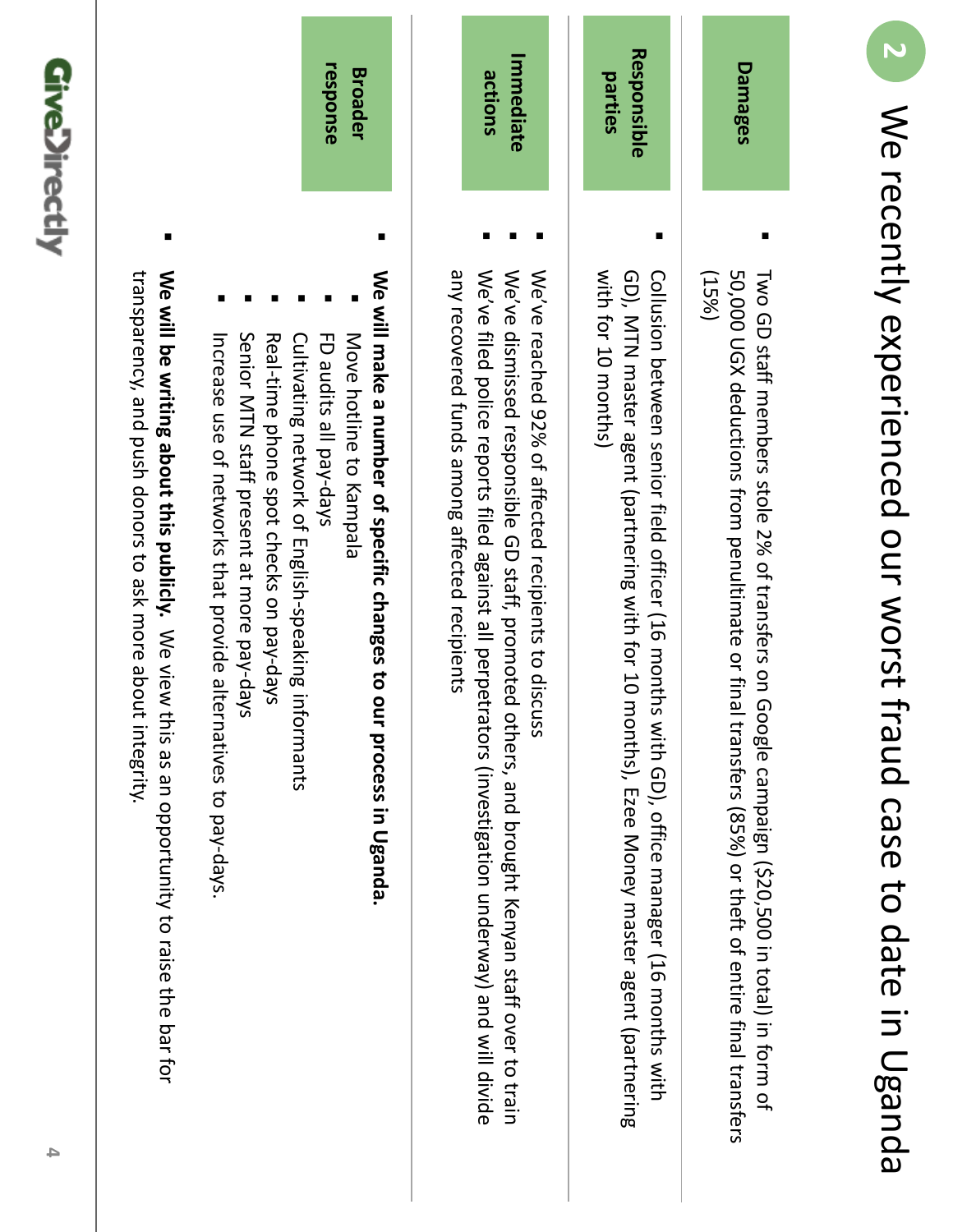|                             | Kenya                                                                                                                                          | Uganda                                                                                                                                 |
|-----------------------------|------------------------------------------------------------------------------------------------------------------------------------------------|----------------------------------------------------------------------------------------------------------------------------------------|
| sporovals<br>Status of      | trom Office of the President<br>Verbal statement of support<br>district<br>Written approval from Siaya<br>County to expand to Ugunja           | ■<br>awaiting NGO board approval<br>Renewing national registration,<br>Bukedia district<br>Renewed local registration for              |
| OVEL<br>Issues negotiated   | List of requests including:<br>saliva (agreed temporarily)<br>Share recipient list (refused)<br>Avoid working with<br>researchers that collect | (Aed<br>District Commissioner (didn't<br>Bribe request from Resident                                                                   |
| opportunities<br><b>New</b> | Scheduling to meet Wycliffe<br>recently devolved fund<br>Kakamega County, who is<br>Oparanya, Governor of<br>launching new \$2M CCT using      | district<br>to discuss working in his<br>Cabinet Secretary for Security)<br>(MP from Nakosongola District,<br>Request from Muli Mukasa |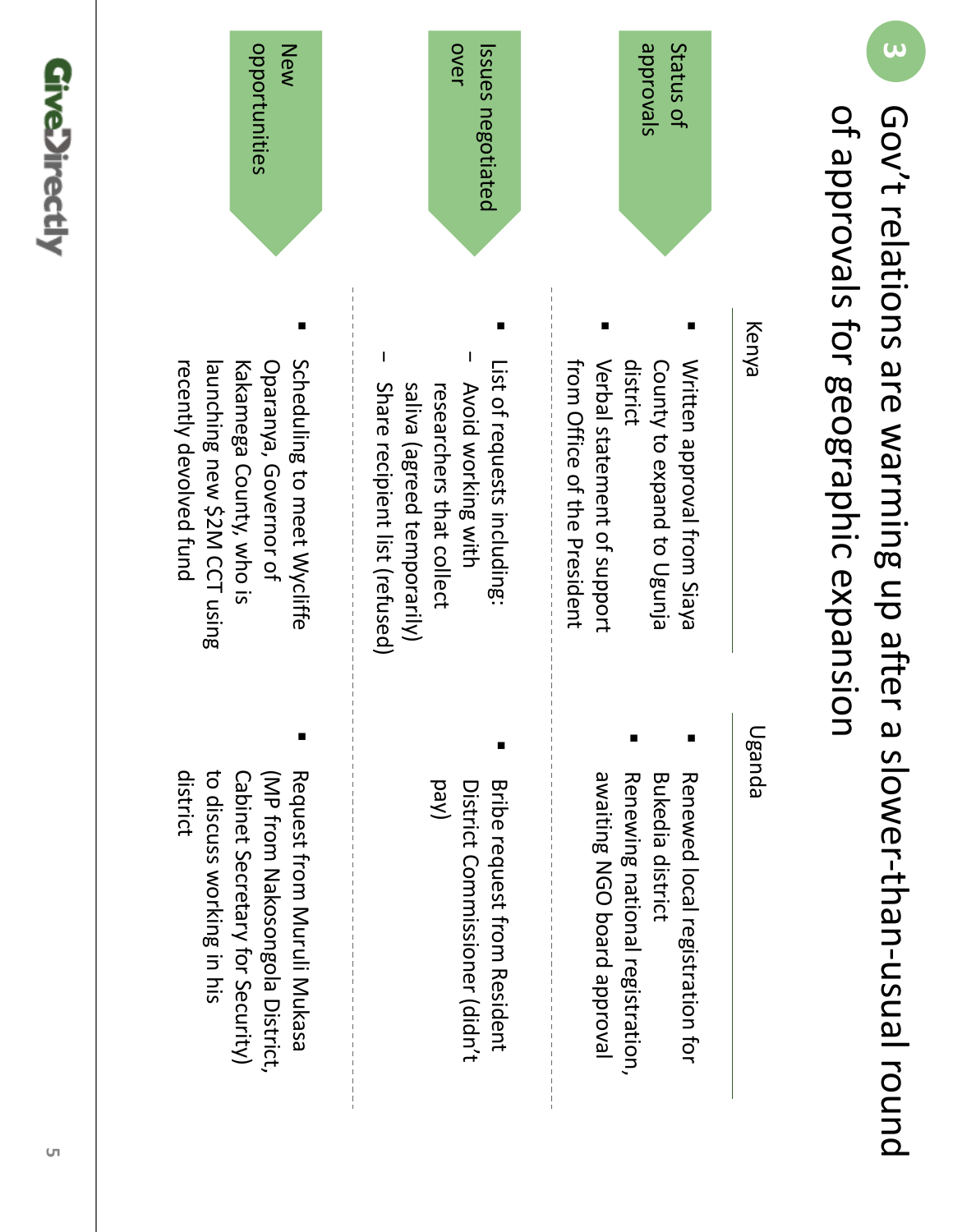**4**



п

## **Jacquelline Jacquelline Fuller**

- п Director of Google.org
- Previously at Gates Foundation, deputy director of Global Health director of Global Health Previously at Gates Foundation, deputy

п

- Masters from Harvard Kenney School Masters from Harvard Kenney School
- п Board of World Vision, Eastern Congo Initiative Initiative Board of World Vision, Eastern Congo



## **Bill Meehan Bill Meehan**

School of Business School of Business Lecturer at Stanford University Graduate

п

- п 30 years at McKinsey & Company, in various senior roles (SF office, West Coast practice, Shareholder's Council senior roles (SF office, West Coast practice, 30 years at McKinsey & Company, in various --Mckinsey's board)
- л Board service: United Way SF, SF Symphony, Westward Learning Guidestar, Juniper Networks, Big Switch, Westward Learning Guidestar Board service: United Way SF, SF Symphony, , Juniper Networks, Big Switch,

**6**

**GiveDirectly**